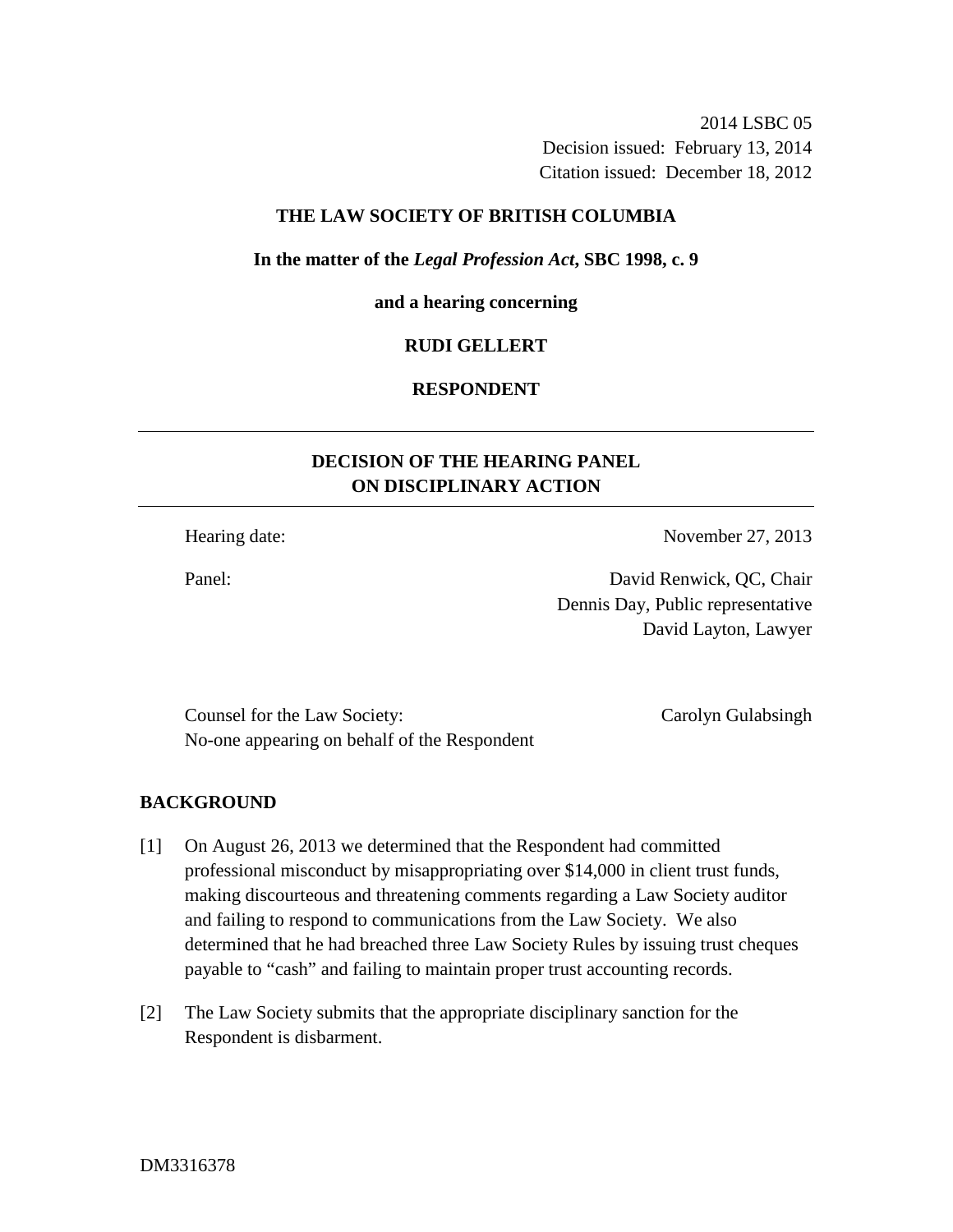[3] The Respondent was called to the bar in 1995 and is 70 years old. He ceased being a member of the Law Society on January 1, 2011 for non-payment of fees, and did not appear at this hearing or send anyone to appear on his behalf.

## **DECISION TO PROCEED IN THE ABSENCE OF THE RESPONDENT**

- [4] Section 42(2) of the *Legal Profession Act* (the "Act") provides that, where a respondent fails to attend a hearing on a citation, and the panel is satisfied that the respondent has been served with notice of the hearing, the panel may proceed with the hearing in the respondent's absence and make any order that could have been made were the respondent present.
- [5] The Respondent also failed to appear at the hearing on Facts and Determination, and we exercised our discretion under s. 42(2) to proceed in his absence (*Law Society of BC v. Gellert*, 2013 LSBC 22, paras. 7-14).
- [6] At the disciplinary action hearing, we adjourned the proceeding for 20 minutes on learning that the Respondent was absent, in case he was running late.
- [7] On reconvening, we relied on affidavits filed by the Law Society to conclude that the Respondent had been served with notice of the hearing and had chosen not to attend. Based on this conclusion, as well as our findings regarding the Respondent's failure to attend at the hearing on Facts and Determination, we exercised our discretion under s. 42(2) to proceed with the disciplinary action hearing in his absence.

## **THE RESPONDENT'S PROFESSIONAL MISCONDUCT AND RULE BREACHES**

- [8] The circumstances relating to the Respondent's professional misconduct and rule breaches are detailed in our Facts and Determination decision. Only a summary of the conduct in question need be provided here.
- [9] The Respondent misappropriated \$14,486.69 of client funds by means of 31 transactions involving 31 different clients. Most of the transactions involved cancelling a stale-dated trust cheque made out to the client, after which the same amount was paid either to the Respondent's law firm or a company run by the Respondent's wife. The bulk of the money  $- $13,714.60$  – went to his wife's company. The 31 transactions ranged in size from \$0.01 to \$5,200, and occurred from March 2008 to September 2010.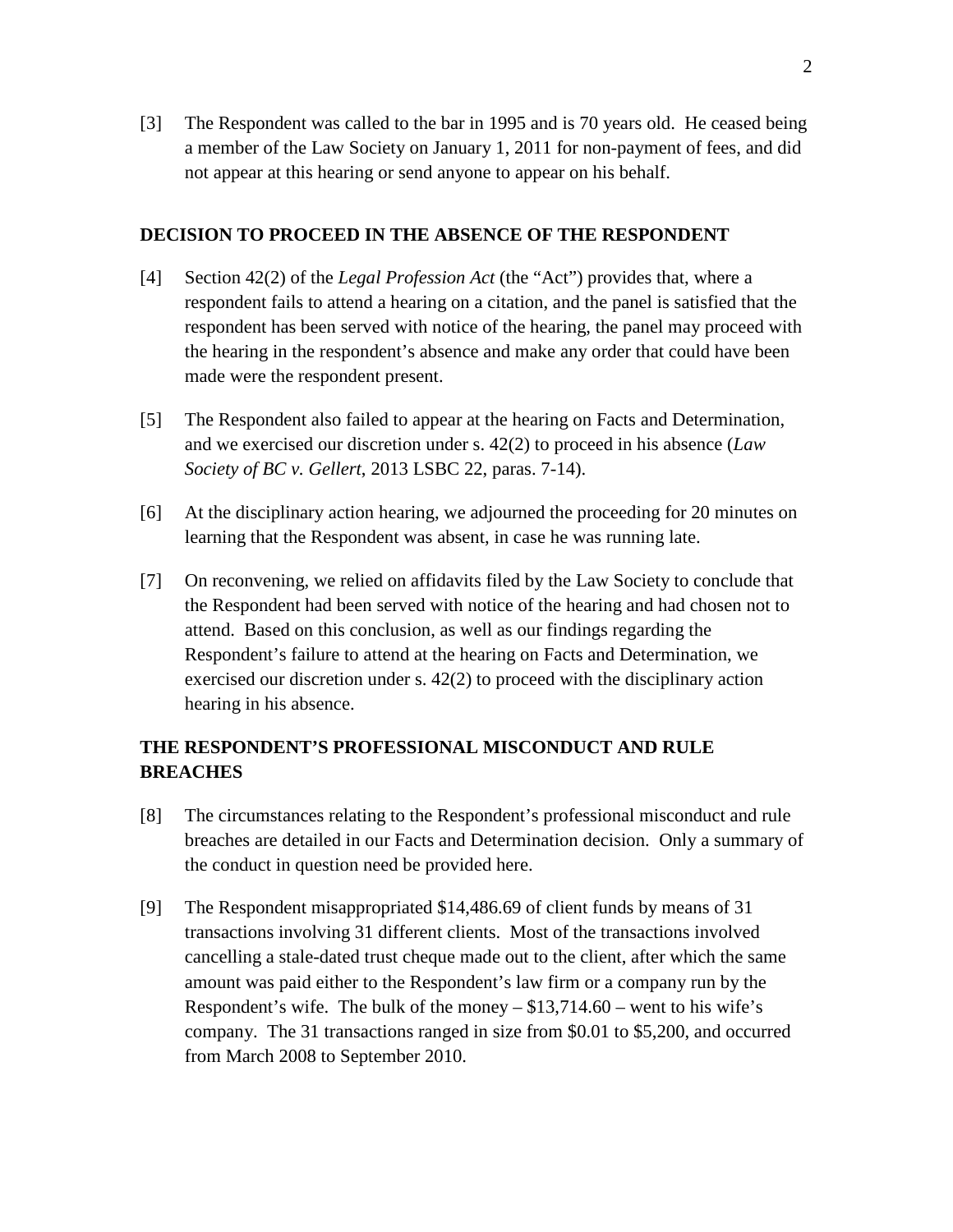- [10] For 27 of the misappropriation transactions, involving \$14,476.56, the Respondent knew that the recipient, be it his firm or his wife's company, was not entitled to the funds. For the remaining four transactions, involving \$10.13, the Respondent was at the very least guilty of gross culpable neglect in transferring the funds to his firm for a purpose unauthorized by the client.
- [11] The Respondent's misappropriations were discovered as a result a routine compliance audit commenced in October 2010 at the Surrey law office that he managed. Shortly after the two Law Society auditors arrived, the Respondent expressed displeasure with one of them and told the other that if he had a gun he would shoot someone. He also said that he would not allow the first auditor to look at any files and would not have her in his office. These comments constituted professional misconduct.
- [12] Later on during the audit, the Respondent refused to answer an auditor's question about a number of trust cheques he had caused to be made out payable to cash. He subsequently failed to respond to three Law Society letters asking for information regarding these cheques as well as numerous other matters identified as possible or likely professional misconduct. These failures to respond also constituted professional misconduct.
- [13] Each of the Respondent's Rule breaches involved trust account matters. First, he failed to identify the source of 21 bank drafts totaling \$760,000 deposited to a trust ledger for a named client and a further \$400,000 recorded in a ledger identified as "Rudi Gellert Miscellaneous", contrary to Rule 3-60(a)(ii). Second, he caused seven trust cheques totaling \$38,000 to be made out to "cash", contrary to Rule 3- 56(2)(b). Third, he recorded transactions for eight different clients in a single trust ledger named "Rudi Gellert Miscellaneous" instead of recording the transactions in separate client trust ledgers, contrary to Rule 3-60(b).

### **THE RESPONDENT'S PROFESSIONAL CONDUCT RECORD**

- [14] Rule 4-35 permits a panel to take account of the respondent's professional conduct record in determining the appropriate penalty. Rule 1 defines a "professional conduct record" to include, among other things, prior disciplinary panel decisions and actions, Conduct Review Subcommittee reports and Practice Standards Committee recommendations.
- [15] The Law Society filed a number of records relating to the Respondent that fall within the Rule 1 definition of a professional conduct record, from which we have distilled the information set out in this part of our reasons.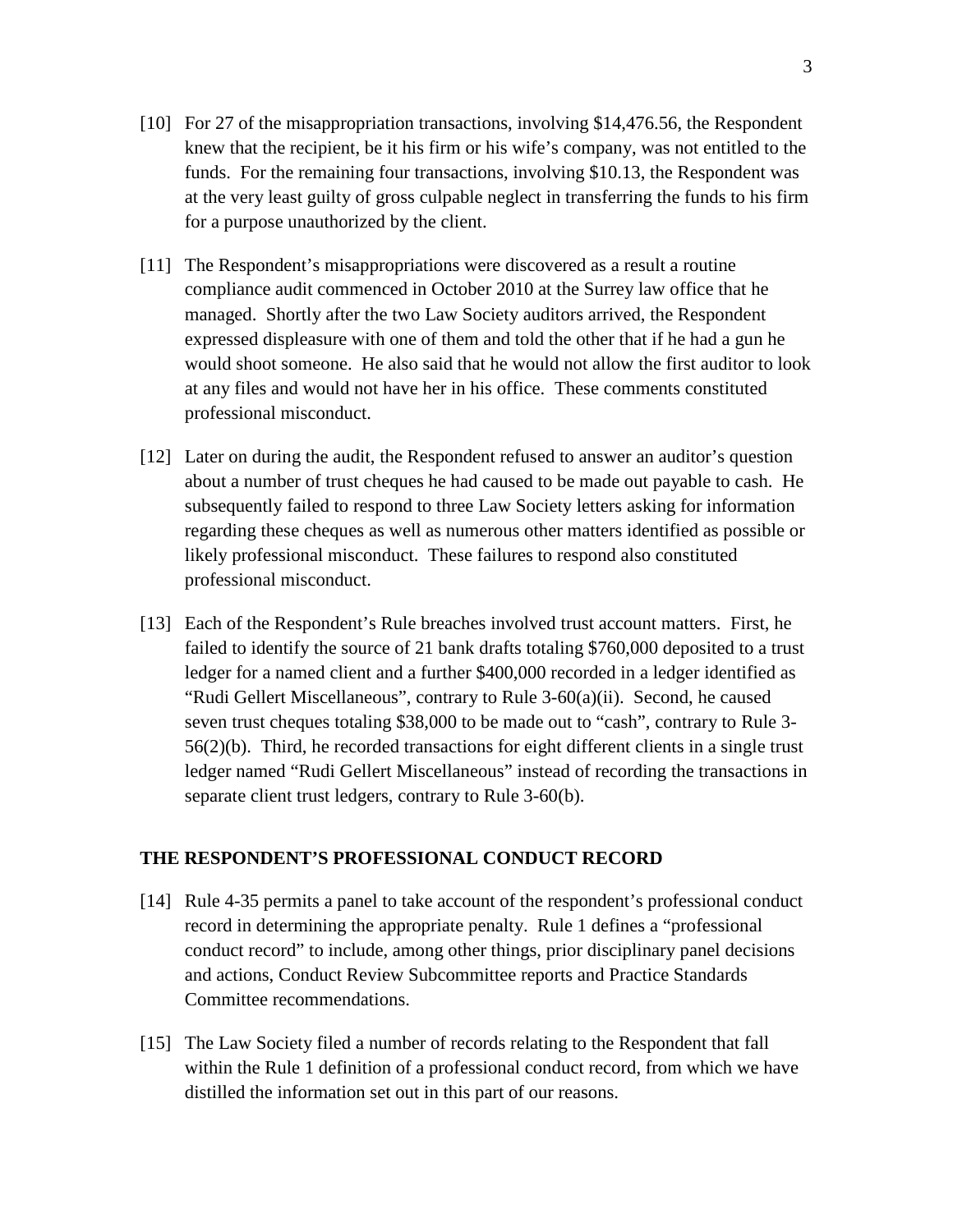- [16] Twelve prior findings of professional misconduct have been made against the Respondent, arising from four different citations covering conduct occurring from 1999 to 2003.
- [17] On June 18, 2003 he was found to have committed professional misconduct in relation to allegations set out in a May 8, 2002 citation by:
	- (a) failing to make PST and GST remittances of \$79,235.36, at a time when his general account showed a balance of \$11,135.84, leaving a shortfall of over \$68,000; and
	- (b) misappropriating from a client by sending out an account for disbursements that overcharged the client by \$182.40.
- [18] Also on June 18, 2003 the Respondent was found to have committed professional misconduct in relation to allegations set out in an October 2, 2002 citation by:
	- (a) failing to serve a client in a conscientious, diligent and efficient manner; and
	- (b) failing to respond to the written requests of the Law Society for a response to the complaint of this same client.
- [19] On October 14, 2003 the Respondent was found to have committed professional misconduct in relation to allegations set out in a June 20, 2003 citation by:
	- (a) failing to respond promptly to the written requests of the Law Society for an explanation of exceptions and deficiencies noted in his 2001 Accountant's Report; and
	- (b) failing to respond promptly to the written requests of the Law Society for an explanation of exceptions and deficiencies noted in his 2002 Accountant's Report.
- [20] On November 13, 2003 the Discipline Committee recommended that a fourth citation be issued against the Respondent containing the six allegations referred to in paragraph [23] below. The Committee also referred the matter to three Benchers under s. 39 of the Act for a determination as to whether the Respondent should be suspended or conditions placed on his practice pending a final determination of this new citation.
- [21] On December 15, 2003 the Respondent underwent a diagnostic evaluation by a medical doctor. The doctor concluded that the Respondent suffered from severe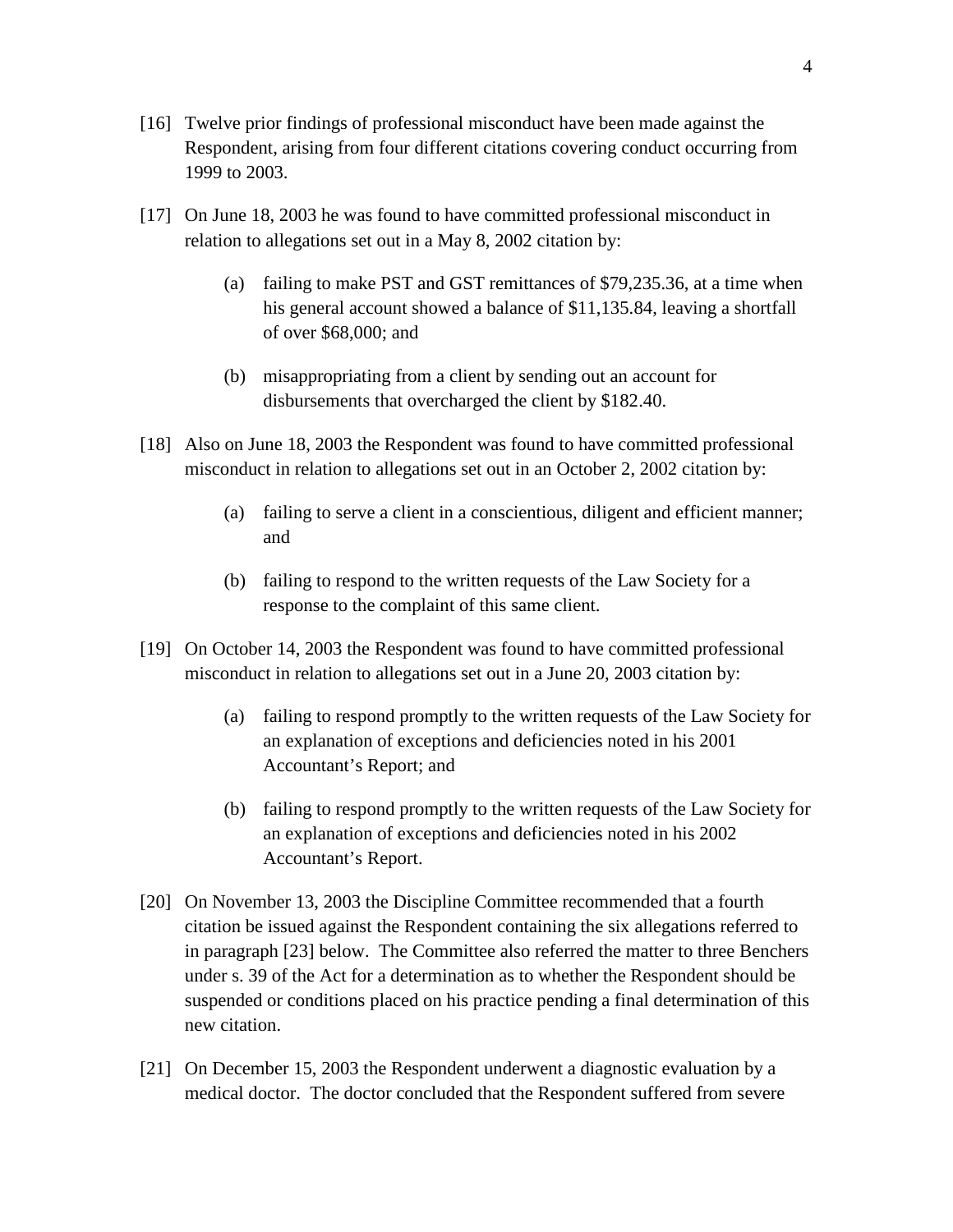major depression, which profoundly impaired his ability to practise law, and recommended that he voluntarily remove himself from practice until he had received and responded to certain treatments.

- [22] On December 16, 2003 the Respondent voluntarily provided the Law Society with an undertaking to cease practising law immediately and until a medical practitioner produced a report satisfactory to the Law Society concerning his fitness to practise.
- [23] On August 23, 2004 the Respondent was found to have committed professional misconduct in relation to allegations set out in a January 12, 2004 citation by:
	- (a) failing to respond promptly or at all to the written requests of the Law Society in relation to a complaint by a client;
	- (b) failing to respond promptly or at all to the written requests of the Law Society in relation to a complaint by another client;
	- (c) failing to serve this other client in a conscientious, diligent and efficient manner;
	- (d) breaching an undertaking given to another lawyer;
	- (e) failing to respond promptly or at all to communications from the other lawyer in relation to the undertaking; and
	- (f) failing to respond promptly or at all to communications from the Law Society in relation to the undertaking.
- [24] On January 21, 2005 the Respondent was subject to a conduct review arising out of an incident that occurred prior to his December 16, 2003 undertaking to cease practice. The incident involved what can only be described as the unfair treatment of an unrepresented and vulnerable litigant in a divorce proceeding. The Conduct Review Subcommittee accepted that the Respondent was in the throes of a deep depression at the time. The Committee was satisfied that he now understood the proper way to handle such matters and had taken the necessary steps to address his illness, and so was satisfied that the problematic conduct would not be repeated.
- [25] All 12 findings of professional misconduct referred to above were dealt with globally at a penalty hearing on March 29, 2005. By that point, the Respondent was still not practising law. He had completed pharmacological and cognitive behavioural therapy treatment, and testified that he wanted to resume legal practice but without the responsibility of running a business or meeting a payroll, which he presented as stressors that had triggered his depression. A report by the same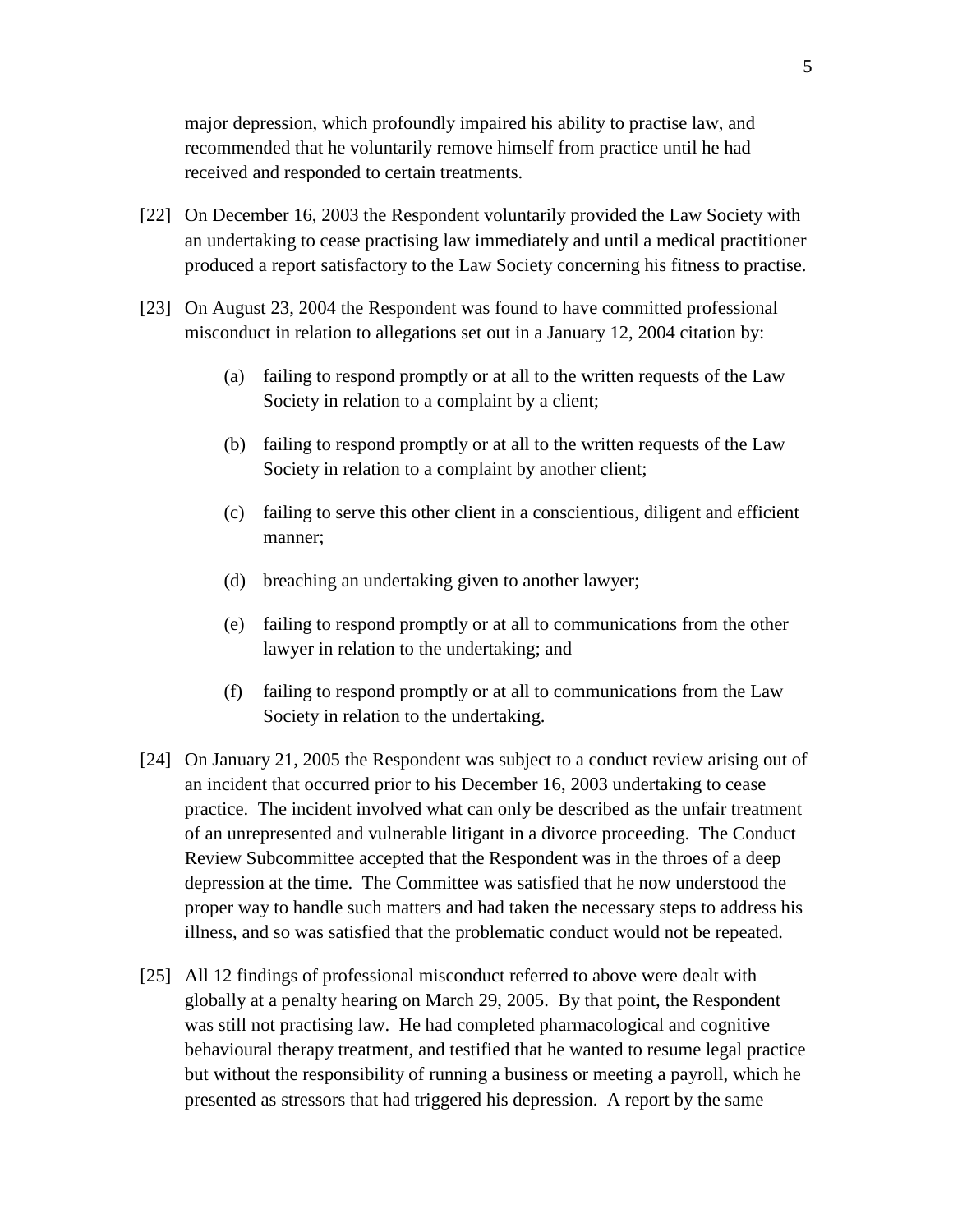medical doctor who had assessed the Respondent in December 2003 was optimistic about his ability to resume practice.

- [26] The single-bencher panel conducting the penalty hearing noted that the sheer magnitude of the disciplinary offences combined with the seriousness of some of them, in particular the breached undertaking, would have led, in the absence of mitigating circumstances, to the Respondent's disbarment. However, there were significant mitigating circumstances. The misconduct was rooted in Respondent's major depression, for which he had since received treatment. Furthermore, the Respondent had fully acknowledged his misconduct, had no prior disciplinary record and the Law Society was not seeking disbarment. See *Law Society of BC v. Gellert*, 2005 LSBC 15, paras. 20 - 22.
- [27] Given these extenuating circumstances, the Respondent was suspended for 18 months commencing on the date he had voluntarily ceased practice – December 16, 2003. The Respondent was also made subject to two practice conditions: first, that prior to reinstatement to practice he obtain a psychiatric evaluation satisfactory to the Practice Standards Committee; and second, that he practise only as an employee of one or more lawyers satisfactory to the Committee on such terms as the Committee may impose until relieved of this condition by the Committee. See *Gellert*, (*supra*), paras. 26 - 29, 31.
- [28] The single-bencher panel made no specific order regarding the Respondent's ability to handle trust monies if reinstated, reasoning that, as an employee he would not have that responsibility. The bencher added that, if the employment restriction was lifted, the Practice Standards Committee would be in the best position to judge whether the Respondent needed further practice supervision regarding his ability to operate a trust account. See *Gellert*, (*supra*), para. 30.
- [29] The Respondent became a non-practising member of the Law Society when his 18 month suspension concluded on June 15, 2005. He successfully applied to be reinstated as a practising member on May 11, 2006, having provided a satisfactory psychiatric assessment and proposed a suitable lawyer to act as his employer and supervisor. The Respondent commenced practising again on May 30 of the same year.
- [30] On December 7, 2006 the Practice Standards Committee conducted an initial practice review and, among other things, required that the formal employment contract between the Respondent and his supervising lawyer expressly preclude him from having trust cheque signing authority.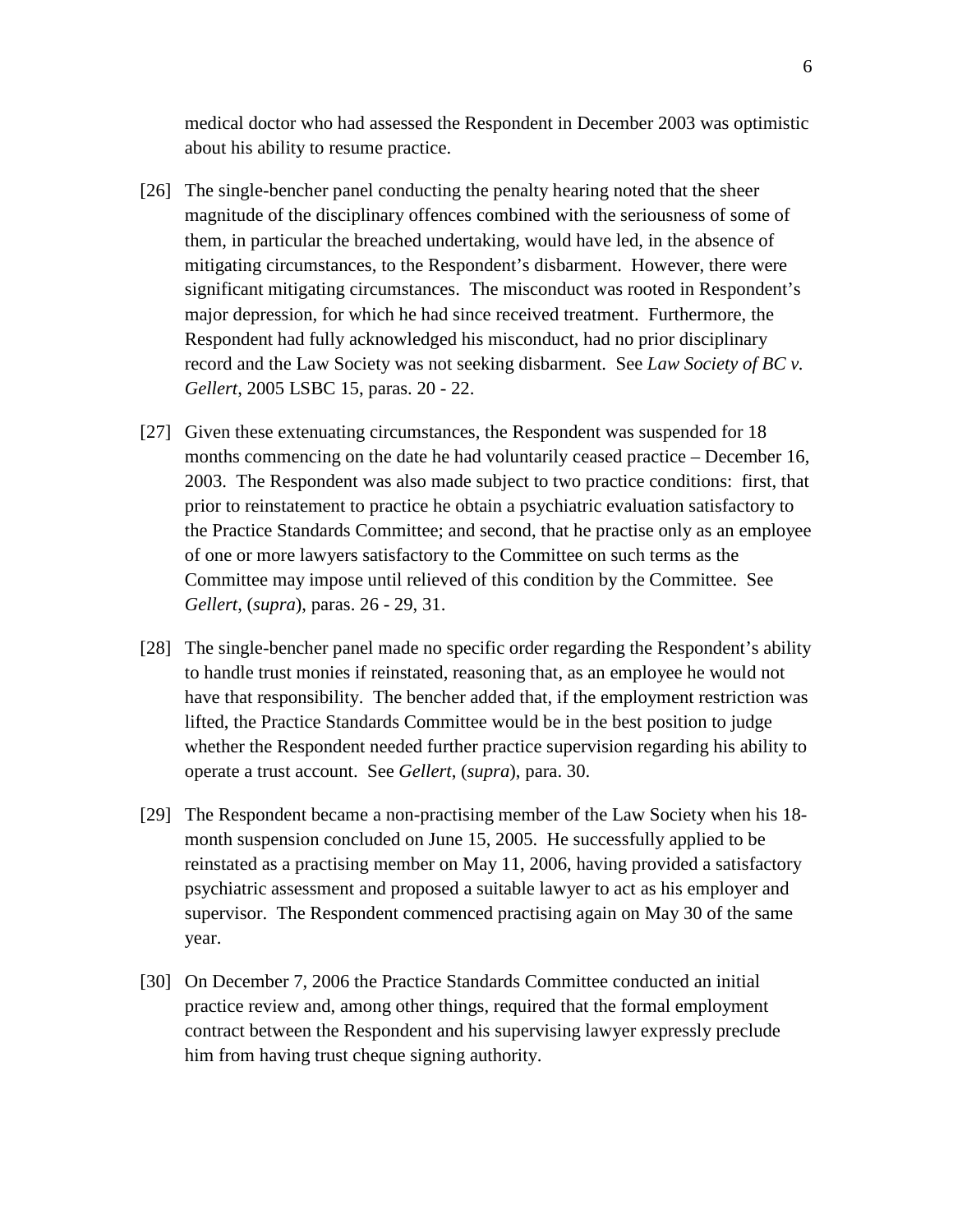- [31] On September 6, 2007 the Committee conducted a follow-up practice review and agreed, among other things, that the Respondent should not be released from the requirements that he work only as an employee for the supervising lawyer and not be permitted to sign trust cheques.
- [32] On February 28, 2008 the Committee conducted another follow-up practice review and made a number of recommendations, one of which was to remove the requirements that the Respondent work only as an employee and not be permitted to sign trust cheques.
- [33] The Respondent's practice standards file was closed when he provided a March 5, 2008 undertaking to inform the Practice Standards Department if his employment with the supervising lawyer ended, and to provide the Department with a written opinion of a psychiatrist as to his mental state, including any indications of depression and concerns regarding his ability to practise law, if he thereafter commenced practice as a sole practitioner.

## **GENERAL PRINCIPLES**

- [34] Following a determination adverse to a respondent other than an articled student the panel is obliged to impose one or more of the sanctions set out in s. 38(5) of the Act. The sanctions run the gamut from a reprimand to disbarment.
- [35] Although the Respondent has not been a member of the Law Society since January 1, 2011, the provisions in the Act and Rules relating to discipline apply to him. This conclusion flows from the definition of "lawyer" found in s. 1 of the Act, which includes former members for the purposes of discipline matters, as well as from Rule 4-1(1), which states that Part 4 (Discipline) of the Rules applies to a former lawyer as it does to a lawyer, with the necessary changes and so far as applicable.
- [36] The primary purpose of disciplinary proceedings, including any disciplinary action imposed, is not to punish the Respondent but rather to protect the public and maintain its confidence in the legal profession (G. MacKenzie, *Lawyers and Ethics: Professional Responsibility and Discipline*, Carswell, p. 26-1; *Law Society of BC v. Hordal*, 2004 LSBC 36, para. 51; *Law Society of BC v. McRoberts*, 2011 LSBC 4, para. 8; *Law Society of BC v. Hill*, 2011 LSBC 16, para. 3; *Law Society of BC v. Batchelor*, 2013 LSBC 9, para. 40). This overarching goal is reflected in s. 3 of the Act, which mandates the Law Society to "uphold and protect the public interest in the administration of justice."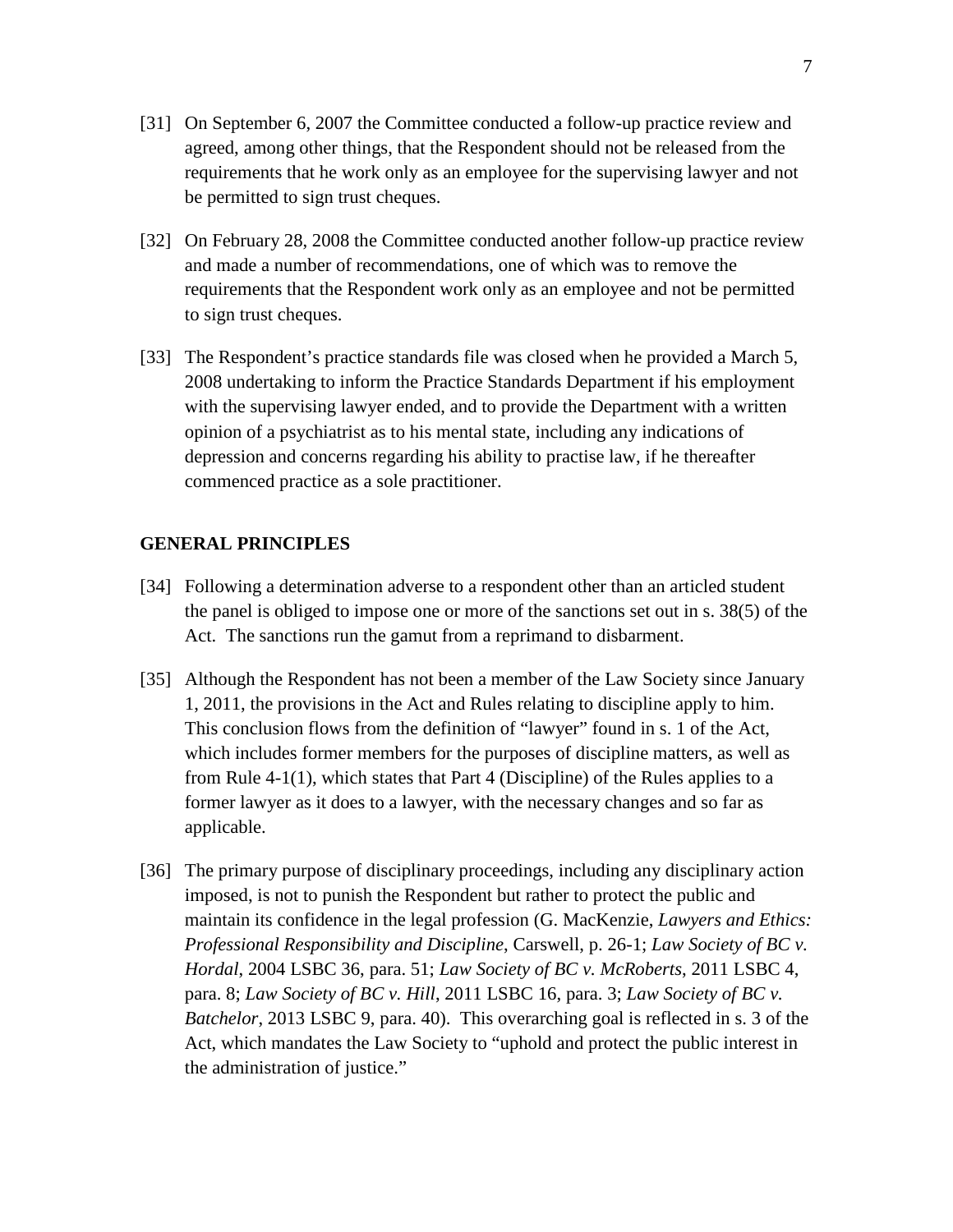- [37] In cases involving multiple allegations of professional misconduct and/or rule breaches, the usual approach is to arrive at a disciplinary action that is suitable for all of the incidents viewed globally (*Gellert*, (supra), para. 22; *Law Society of BC v. Basi*, 2005 LSBC 1, para. 2; *Law Society of BC v. Markovitz*, 2012 LSBC 25, para. 13; *Law Society of BC v. Lessing*, 2013 LSBC 29, paras. 75-78). A global approach tends to carry with it the benefit of simplicity and will, in most cases, be particularly well-suited to arriving at a result that furthers the objective of protecting the public. After all, the extent to which the public needs protection, and the manner by which such protection is best provided, must ultimately relate to the entire scope of the misconduct in issue and not to each particular wrongdoing viewed piecemeal.
- [38] A helpful and frequently-cited non-exhaustive list of factors that may bear on determining the appropriate disciplinary action in any given case is set out as follows in *Law Society of BC v. Ogilvie*, 1999 LSBC 17, para. 10:
	- (a) the nature and gravity of the conduct proven;
	- (b) the age and experience of the respondent;
	- (c) the previous character of the respondent, including details of prior discipline;
	- (d) the impact upon the victim;
	- (e) the advantage gained, or to be gained, by the respondent;
	- (f) the number of times the offending conduct occurred;
	- (g) whether the respondent has acknowledged the misconduct and taken steps to disclose and redress the wrong and the presence or absence of other mitigating circumstances;
	- (h) the possibility of remediating or rehabilitating the respondent;
	- (i) the impact on the respondent of criminal or other sanctions or penalties;
	- (j) the impact of the proposed penalty on the respondent;
	- (k) the need for specific and general deterrence;
	- (l) the need to ensure the public's confidence in the integrity of the profession; and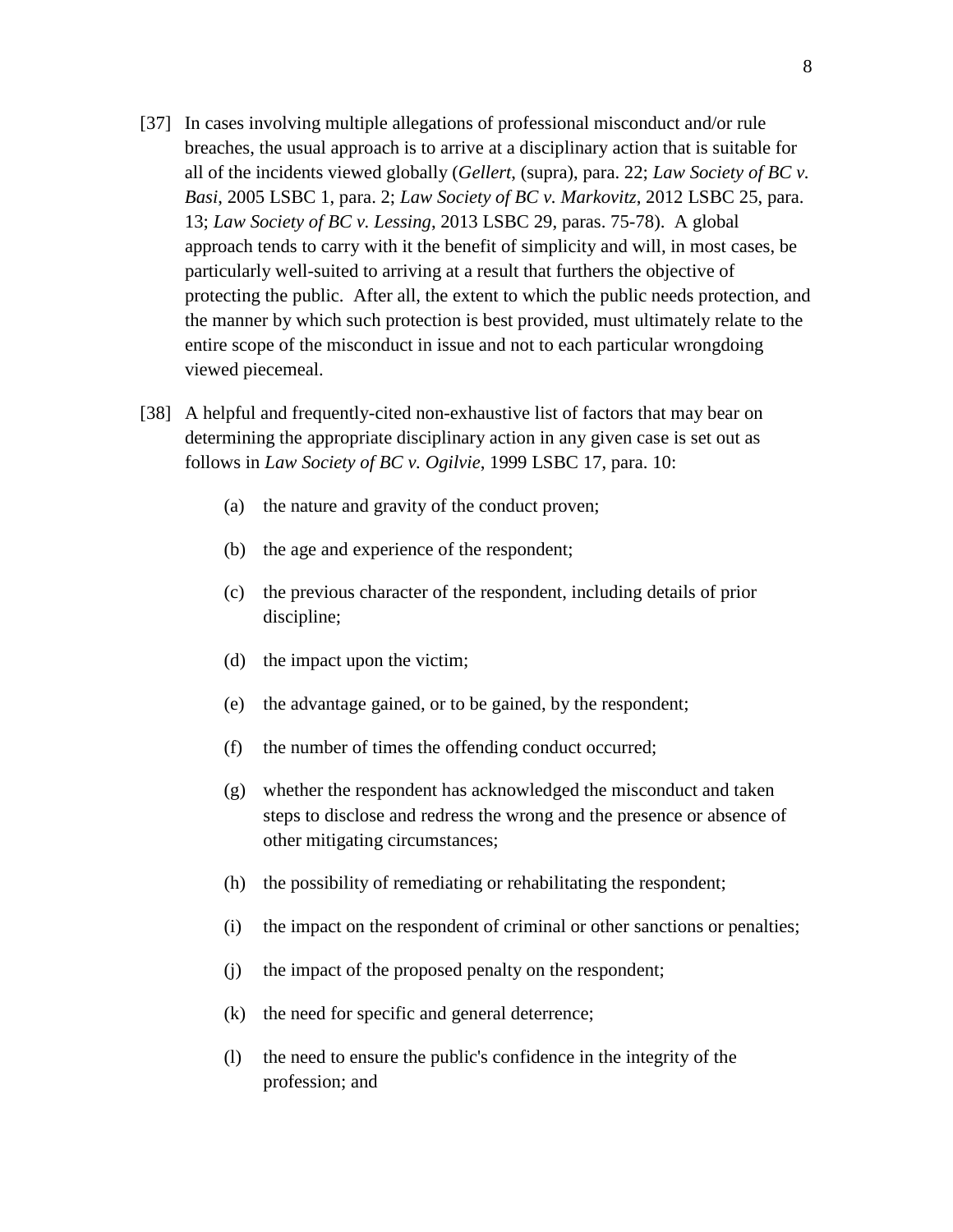- (m) the range of penalties imposed in similar cases.
- [39] We have taken the *Ogilvie* factors into account in the Respondent's case. But not all of the factors deserve the same weight in all cases. For instance, the nature and gravity of the misconduct will usually be of special importance (MacKenzie, (*supra*), p. 26-1; *Law Society of BC v. Williamson*, 2005 LSBC 19, para. 36; *Law Society of BC v. Harder*, 2006 LSBC 48, para. 9; *Law Society of BC v. Goulding*, 2007 LSBC 39, para. 4; *Law Society of BC v. Skogstad*, 2009 LSBC 16, para. 6; *Law Society of BC v. McRoberts*, 2011 LSBC 4, para. 29), not only because this factor in a sense encompasses several of the others, but also because it represents a principal benchmark against which to gauge how best to achieve the key objective of protecting the public and preserving confidence in the legal profession. Indeed, this key objective is the prism through which all of the *Ogilvie* factors must be applied, a message that shines through clearly in the discussion in *Ogilvie* itself at paras. 9 and 10, and has since been affirmed in other decisions such as *Lessing*, (*supra*), at paras. 57 to 61.
- [40] For instance, the rehabilitation prospects of the lawyer are often of importance in determining the proper disciplinary action (*Lessing*, (*supra*), paras. 57-60, 63-68). This is so because the better the prospects for rehabilitation, the less risk that the lawyer will misconduct himself or herself in the future and thereby harm the public or undermine its confidence in the legal profession. It necessarily follows, however, that a concern that the respondent be given a chance at rehabilitation can never trump the goal of protecting the public and ensuring its confidence in the integrity of the profession (*Lessing*, para. 60).
- [41] The assessment of a lawyer's prospects of rehabilitation often overlaps to some extent with another of the *Ogilvie* factors – his or her professional conduct record. The proper weight to be given to this record will vary from case to case, but it will almost always be worthy of consideration. Factors that may bear on the record's importance in arriving at a suitable disciplinary disposition include whether the prior misconduct is recent, its seriousness, rehabilitative steps subsequently taken by the respondent, and the degree to which the prior misconduct resembles the misconduct at issue in the current hearing (*Lessing*, paras. 71-72).
- [42] Finally, where a lawyer has deliberately misappropriated client funds, the application of the principles and factors mentioned above will usually result in disbarment (*Law Society of BC v. Ali*, 2007 LSBC 57, paras. 7-12 and the authorities cited therein; *Law Society of BC v. Kierans*, 2001 LSBC 6, paras. 56-61; *Law Society of BC v. Hall*, 2007 LSBC 26, para. 26; *Law Society of BC v.*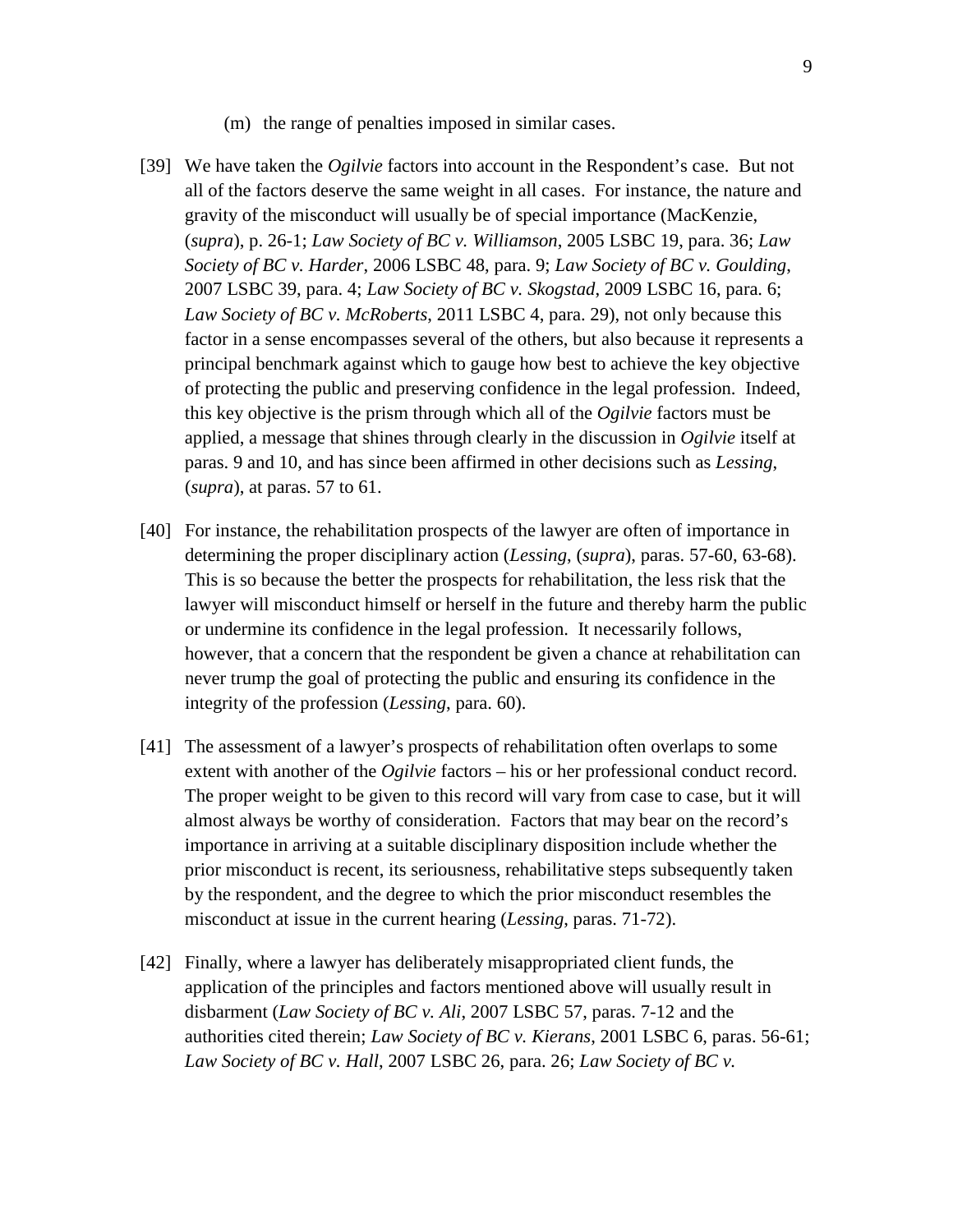*Dennison*, 2007 LSBC 51, para. 4; *Law Society of BC v. King*, 2007 LSBC 52, para. 4; *Law Society of BC v. Blinkhorn*, 2010 LSBC 36, para. 7).

- [43] Granted, disbarment is the most serious penalty available, and will often have a drastic impact on many aspects of a lawyer's life, including his or her economic well-being, sense of self and reputation in the community.
- [44] Yet this sanction is usually imposed for deliberate misappropriation from a client almost always where the amount is substantial (*Harder*, (*supra*), para. 9; MacKenzie, (*supra*), p. 26-1) – because in such cases disbarment is usually the only means of fulfilling the goal of the protecting the public and preserving public confidence in the legal profession. Deliberate misappropriation of funds is among the very most serious betrayals of a client's trust and constitutes gross dishonesty. Disbarment absolutely ensures no further recurrence of such conduct on the part of the lawyer. It also promotes general deterrence (*McGuire v. Law Society of BC*, 2007 BCCA 442, para. 15; *Goulding*, (*supra*), para. 17; *Harder*, (*supra*), para. 57). And disbarring a lawyer who has deliberately misappropriated client funds is usually the only way to maintain public confidence in the legal profession.
- [45] In this latter respect, the comments from *Lessing*, are apposite:
	- [60] ... It is important to realize that the protection of the public is not limited to protecting the public from lawyers who might, for instance, steal money from clients. It has a much broader meaning. It also includes public confidence in lawyers generally.
	- [61] People retain lawyers for a number of reasons. Lawyers become a depository of large sums of money, family secrets and wishful commercial aspirations in connection with the matters on which they have been retained. In providing legal services to the public, lawyers dispense large sums of money, give undertakings and make representations to the Court. They must be persons in whom the public have confidence. This public confidence relates to the legal profession generally.
- [46] This is not to say that a deliberate misappropriation of client funds will invariably lead to disbarment. But as noted in *Blinkhorn*, (*supra*), para. 8, disbarment can only be avoided where the respondent has presented "compelling evidence of extraordinary mitigating circumstances to satisfy the hearing panel that the protection of the public interest and reputation of the profession does not require disbarment." To similar effect, see *Dennison*, (*supra*), para. 4; *Goulding*, (*supra*), para. 6; *Law Society of BC v. Hainer*, 2007 LSBC 48, para. 5; *Law Society of BC v.*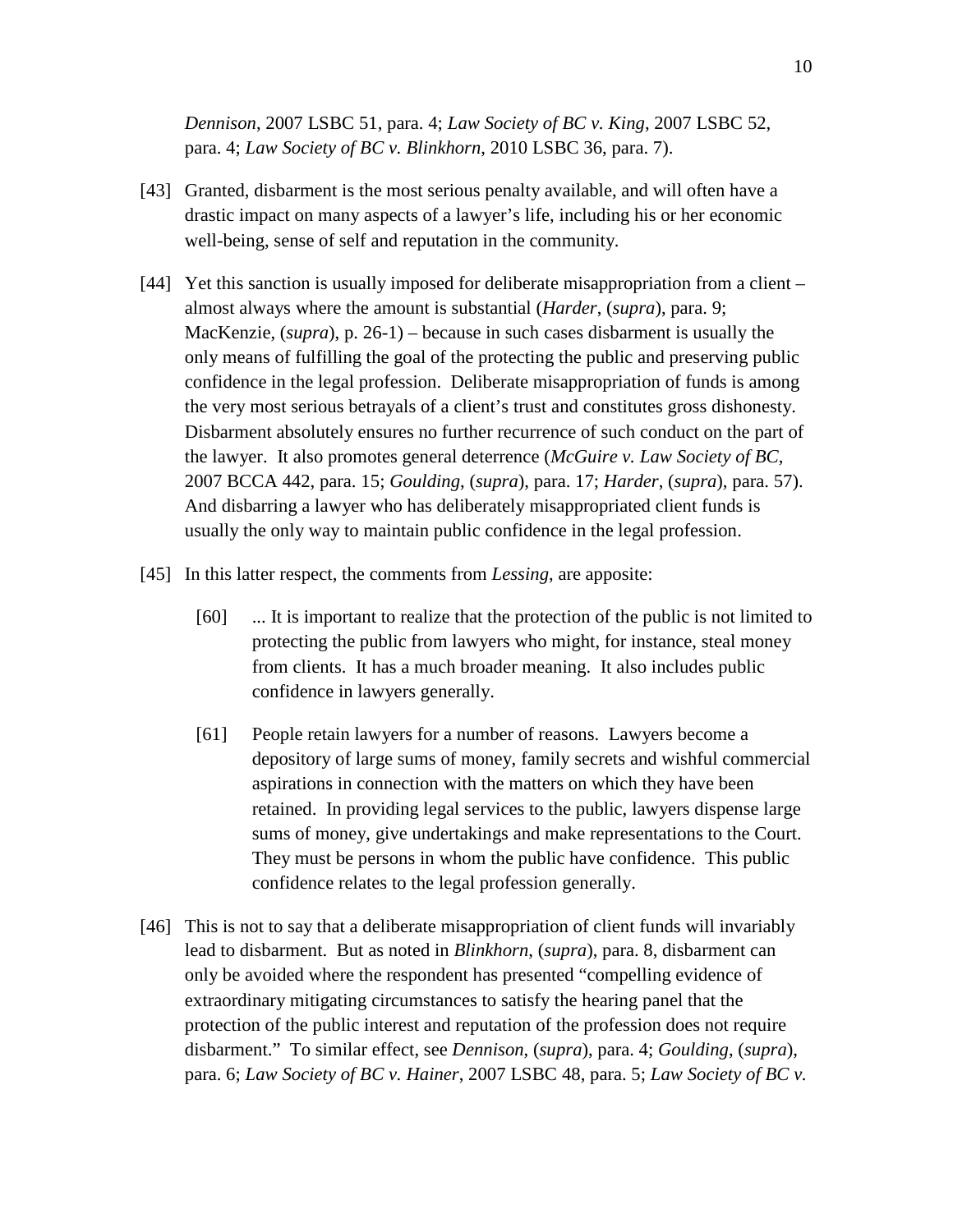*Hammond*, 2004 LSBC 88, para. 25; *Law Society of BC v. Guthrie*, 2003 LSBC 6, para. 27.

### **APPLICATION OF THE GENERAL PRINCIPLES IN THIS CASE**

- [47] Applying the principles discussed above, it is clear that the only appropriate disciplinary action in the circumstances of this case is disbarment.
- [48] The amount of client money deliberately misappropriated by the Respondent exceeded \$14,000, which is a substantial amount. By way of comparison, disbarment has resulted in other cases where lesser amounts were taken (e.g., *Hainer*, (*supra*) (\$7,520); *Law Society of BC v. Peters*, 1999 LSBC 38 (\$7,000); *Goulding*, (*supra*) (\$3,050); *Law Society of BC v. Currie*, [1994] LSDD 123 (\$2,800)).
- [49] Also relevant is the fact that the misappropriation occurred over a period of almost three years and involved 31 different clients. This was not a one-time misadventure on the Respondent's part.
- [50] While there is no evidence that any of the 31 clients ever complained, this is of no real moment for two reasons. First, the money was taken from clients whose matters had concluded, in circumstances where it is likely that they did not realize that any funds were left owing to them. Second, the failure of a client to know or complain about deliberate misappropriation does nothing to mitigate the seriousness of the infraction. In the end it is the lawyer who has acted dishonestly and abused the sacrosanct duty not to misuse a client's trust money.
- [51] For this same reason, the fact that the money did not go directly to the Respondent does little if anything to diminish the gravity of his conduct in deliberately misappropriating a substantial amount of client funds. In any event, the Respondent received at the very least an indirect benefit from the misappropriations insofar as most of the funds were transferred to a company in which his wife was the sole director and officer.
- [52] A particularly aggravating factor is the Respondent's professional conduct record, which is lengthy and includes a number of serious instances of misconduct such as breach of an undertaking. His professional conduct record also contains a prior finding of misappropriation of client funds, albeit one involving a modest amount of money that appears not to have been taken deliberately.
- [53] Notably, the penalty decision in relation to the Respondent's prior instances of misconduct shows that he came close to being disbarred on that occasion. It was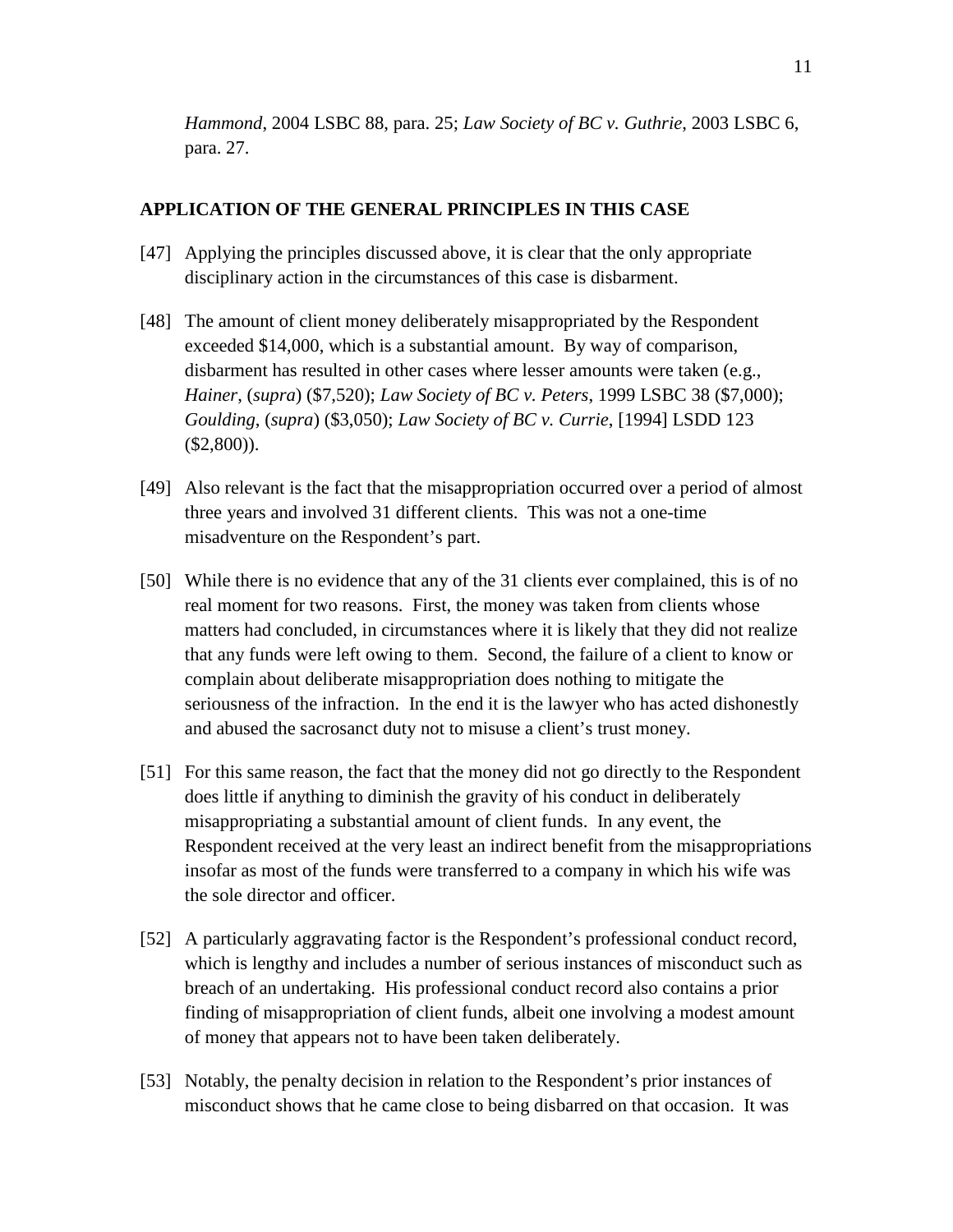only the presence of significant mitigating circumstances that resulted in a less severe disposition, namely, an 18-month suspension and the imposition of conditions on any return to practice. While the principle of utilizing progressively more serious disciplinary sanctions on lawyers who misconduct themselves on more than one occasion is of much reduced relevance in misappropriation cases (*Lessing*, (supra), para. 74), applying this principle in the present case provides further support for disbarring the Respondent.

- [54] This point gains still more strength from the fact that the Respondent, on returning to practice about a year after his suspension concluded, was prohibited from having signing authority over any trust accounts by the Practice Standards Committee. This restriction would have underlined for him the paramount importance of properly managing trust accounts and avoiding any conduct that might put a client's trust money at risk.
- [55] And yet the Respondent commenced misappropriating client funds the day after the Practice Standards Committee closed its file on him, and just six days after the Committee removed the restriction regarding his handling of trust money. It had been less than two years since he had returned to practice following his suspension. The Respondent's actions have thereby demonstrated that even a lengthy suspension combined with practice restrictions and Practice Standards Committee supervision is an insufficient means of protecting the public from his continued misconduct.
- [56] For all of these reasons, it is extremely difficult to envision exceptional mitigating circumstances that could possibly justify not disbarring the Respondent for his misappropriation of client funds. Regardless, no mitigating circumstances of any sort have been brought to our attention, and the Respondent has offered no explanation for his conduct.
- [57] While the misappropriation of client funds is enough, on its own, to require the Respondent's disbarment, this conclusion is further bolstered by our findings of other professional misconduct and rule breaches. Of particular salience in this regard:
	- (a) once it became clear to the Respondent that his misappropriations would be detected during a routine Law Society compliance audit, he committed professional misconduct by directing threats at an auditor;
	- (b) as the audit process progressed, the Respondent refused to respond to the auditor and Law Society requests for information regarding the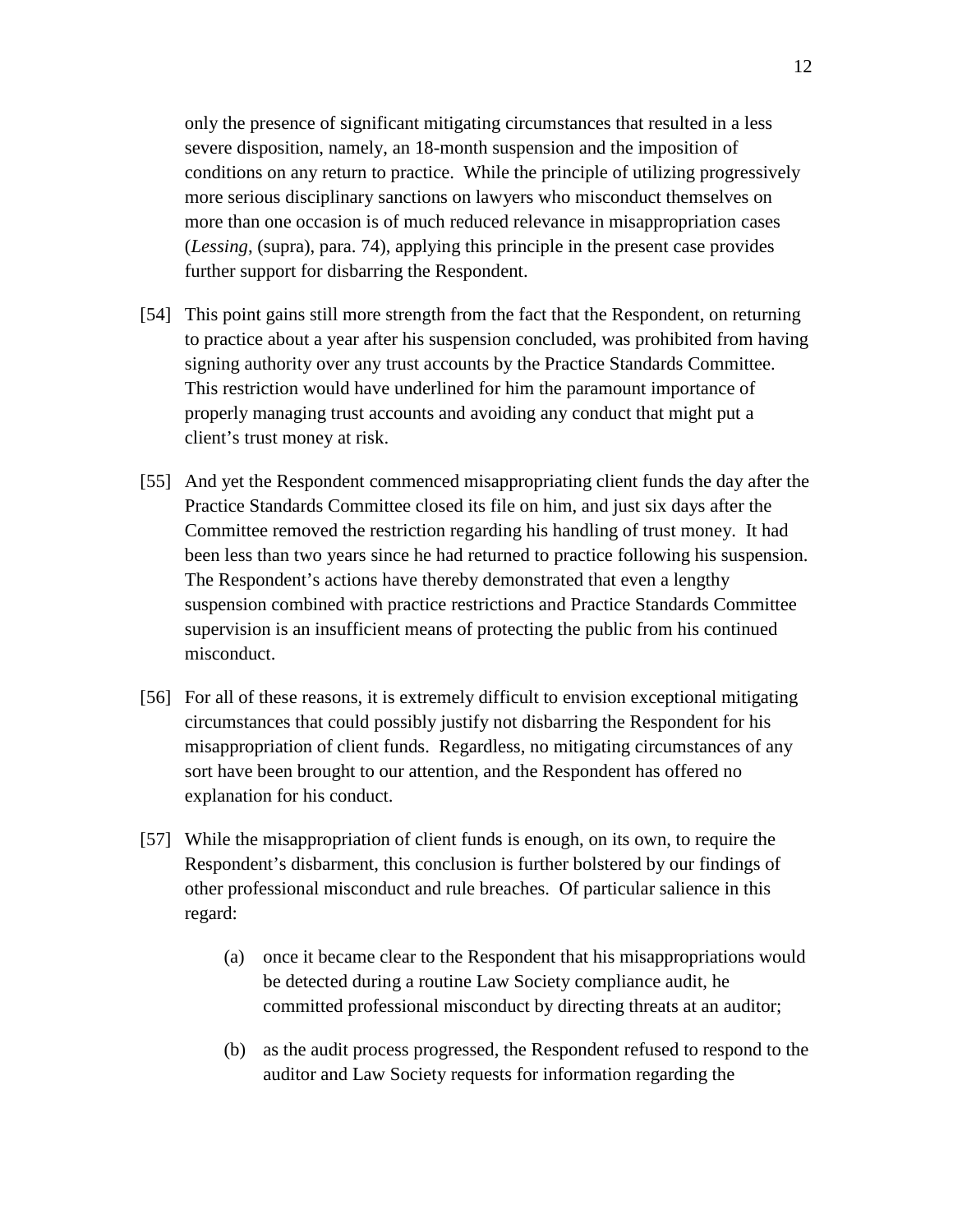discovered trust account irregularities, which refusal also amounted to professional misconduct;

- (c) this was not the first time the Respondent had failed to respond to Law Society requests for information regarding possible practice problems – his record contains six prior findings of professional misconduct for failing to do so;
- (d) the Respondent's three Rule breaches all involve a failure to follow Law Society trust account requirements; and
- (e) two of these Rule breaches involve large amounts of money and conduct that is prohibited because it carries a real risk of assisting in client impropriety or facilitating trust fund misappropriation at the hands of a lawyer (although there is no evidence to suggest that such consequences occurred in this case).
- [58] We conclude that disbarring the Respondent is necessary both to ensure that the public is adequately protected and to preserve confidence in the legal profession, and thus constitutes the appropriate disciplinary action in this case.

## **COSTS**

[59] The Law Society asked for costs of \$8,840 payable by April 30, 2014. These costs are in accordance with the Tariff for hearing and review costs at Schedule 4 of the Rules and are reasonable and appropriate with one exception, namely, the court reporting costs should be reduced by \$210 to reflect that the disciplinary action hearing only took a half-day. The Respondent should therefore pay costs to the Law Society in the amount of \$8,630.

## **SEALING ORDER**

- [60] Subsequent to the hearing in this matter, the Law Society brought a written application to seal Exhibits 1 to 5 filed at the hearing for the purpose of preventing third party access to solicitor-client confidential information. These exhibits consist of:
	- (a) Exhibit 1: an affidavit of service made January 23, 2013, which contains a number of service-related documents including the citation dated December 18, 2012;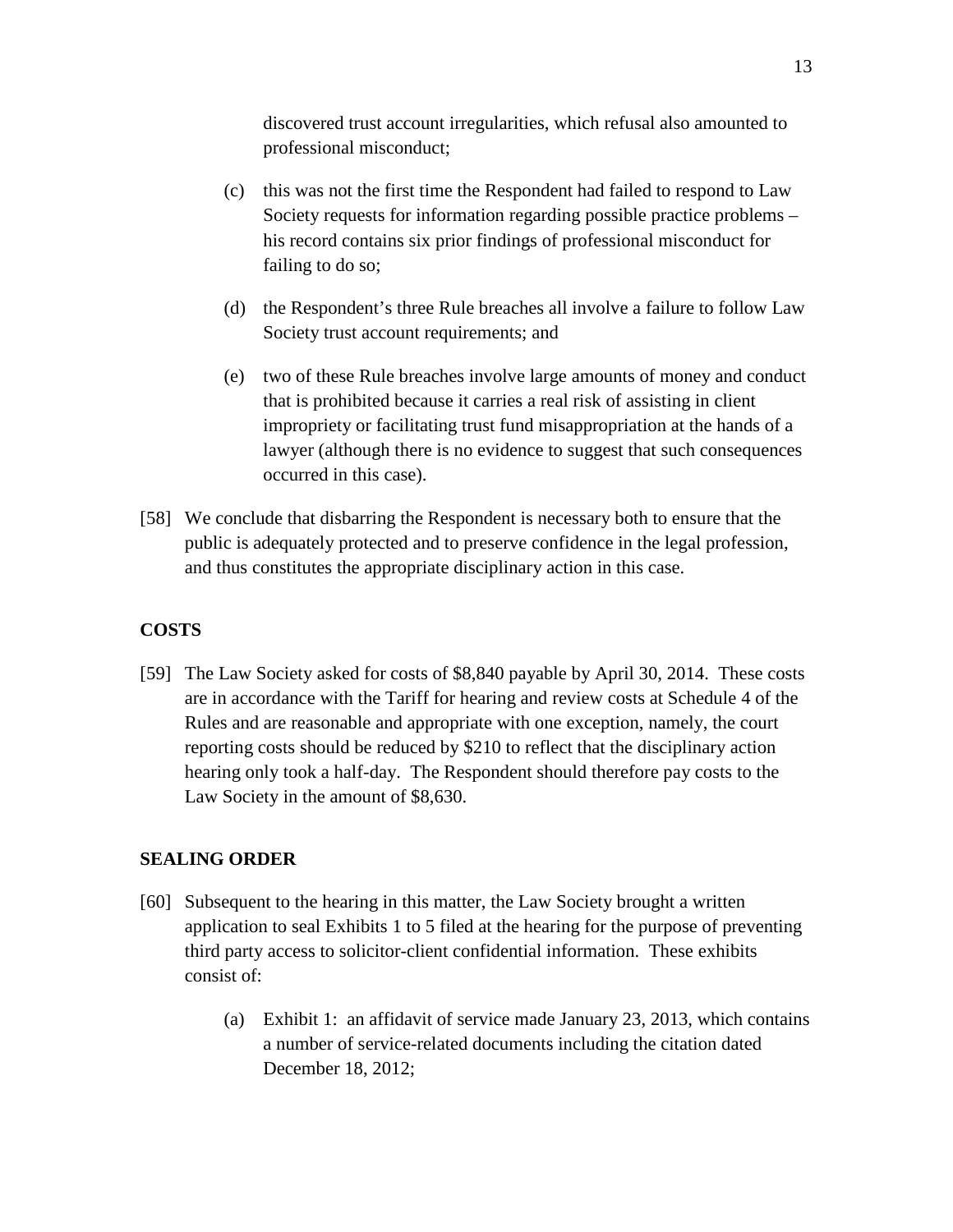- (b) Exhibit 2: the citation dated December 18, 2012;
- (c) Exhibit 3: an affidavit made July 15, 2013, which contains a Notice to Admit without the supporting documents, materials related to service of this Notice and numerous hearing-related emails exchanged between the Respondent and representatives of Law Society;
- (d) Exhibit 4: the Notice to Admit plus supporting documents; and
- (e) Exhibit 5: the amended citation dated May 2, 2013.
- [61] Openness and transparency are hallmarks of disciplinary proceedings. Rule 5-6(1) provides that every hearing is open to the public, while Rule 5-7(2) permits any person to obtain a copy of an exhibit entered during a public portion of a hearing.
- [62] The Rules nonetheless recognize that there may be legitimate reasons to restrict public access to a hearing or to exhibits filed at a public hearing. For example, Rule 5-6(2), read in conjunction with Rule 5-7(2), permits a panel to make an order that all or part of an exhibit filed at a public hearing not be made available to third parties "to protect the interests of any person."
- [63] It is important that clients not lose the protection of solicitor-client confidentiality simply because the Law Society has relied on documents containing confidential information for the legitimate purpose of bringing disciplinary proceedings against a lawyer or former lawyer. A panel can therefore rely on Rules 5-6(2) and 5-7(2) to seal materials filed at a hearing in order to prevent client confidences from being accessible to the public. However, a panel should avoid making an overly broad sealing order and thereby unjustifiably restricting the openness and transparency of the disciplinary process.
- [64] All copies of the citation dated December 18, 2002 and the amended citation dated May 2, 2013 should be sealed because these documents contain the names of numerous clients, which generally constitute confidential information (*Code of Professional Conduct for British Columbia*, Rule 3.3-1(5(a)). Exhibits 2 and 5 should therefore be sealed. So too should be the citation included as part of Exhibit 1. However, none of Exhibit 1, apart from the citation, should be sealed.
- [65] In ordering that copies of the citation and amended citation be sealed, we note that a version of the citation from which the client names have been redacted is available on the Law Society's website. The essential nature of the citation is also reproduced, without reference to client names, in our Facts and Determination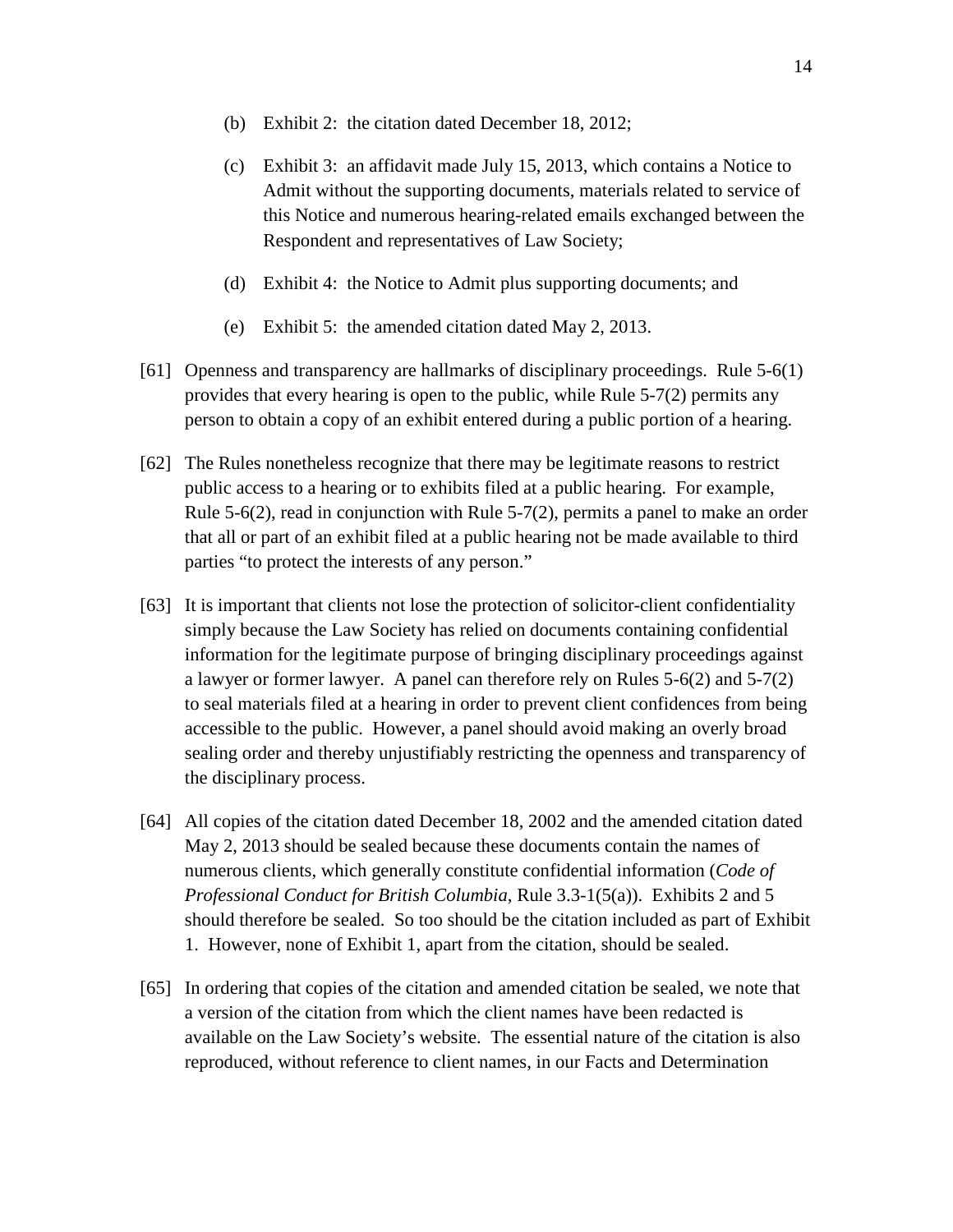decision. The public thus has access to versions of the citation from which the confidential information has been expunged.

- [66] All copies of the Notice to Admit filed as part of an exhibit should also be sealed because this document makes extensive reference to client identities. The Notice to Admit filed as part of Exhibit 4 should therefore be sealed. The Notice to Admit included as an exhibit to Exhibit 3 should also be sealed. However, no other part of Exhibit 3 should be sealed.
- [67] The supporting documents attached to the Notice to Admit filed as Exhibit 4 should be sealed where they contain information that would reveal client identities but not otherwise. These documents are set out in sub-paragraph  $69(c)(v)$  below.
- [68] Sealing the Notice to Admit and many of the supporting documents does not unduly deprive the public of access to the facts underlying the Respondent's disciplinary matter because the facts significant to the citation, absent reference to identifiable client names, are comprehensively reviewed in our Facts and Determination decision.

### **SUMMARY OF ORDERS**

- [69] By way of summary, we order that:
	- (a) the Respondent be disbarred;
	- (b) the Respondent pay costs to the Law Society in the amount of \$8,630 payable by May 31, 2014;
	- (c) the following materials filed by the Law Society during the hearing before us be sealed:
		- (i) the citation attached as Exhibit B to Exhibit 1;
		- (ii) the citation filed as Exhibit 2;
		- (iii) the Notice to Admit included in Exhibit A to Exhibit 3;
		- (iv) the 21-page Notice to Admit filed at Exhibit 4;
		- (v) the following supporting documents attached to the Notice to Admit filed at Exhibit 4:
			- 1. the citation at Tab 1;